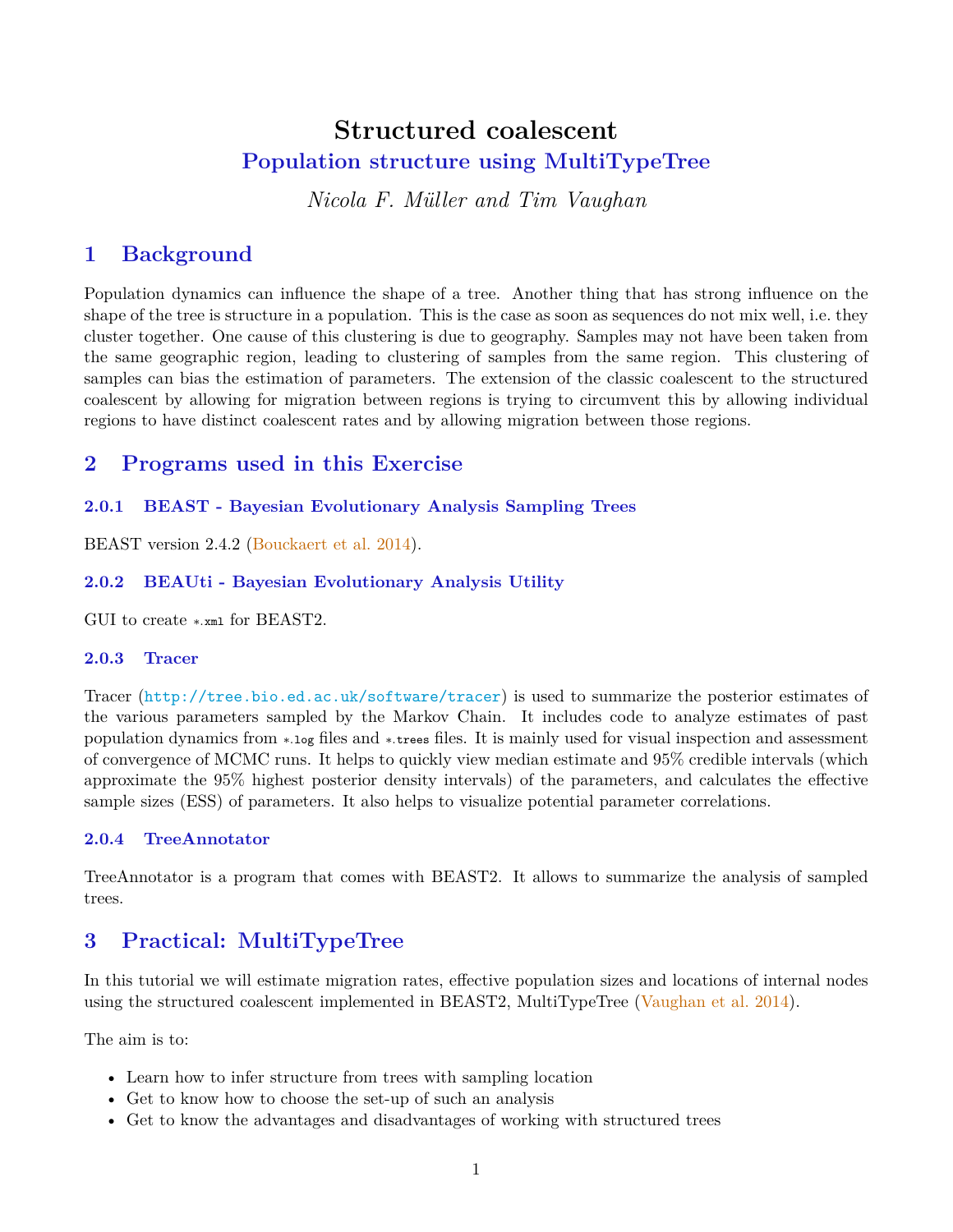| $\bigcap$                                   |                |        | <b>BEAST 2 Package Manager</b> |                                      |  |  |  |
|---------------------------------------------|----------------|--------|--------------------------------|--------------------------------------|--|--|--|
| List of available packages for BEAST v2.4.* |                |        |                                |                                      |  |  |  |
| Name                                        | Status/Version | Latest | Dependencies                   | Detail                               |  |  |  |
| <b>BFAST</b>                                | 2.4.1          | 2.4.1  |                                | <b>BFAST</b> core                    |  |  |  |
| bacter                                      | not installed  | 1.0.1  |                                | ClonalOrigin ARG inference.          |  |  |  |
| <b>BASTA</b>                                | not installed  | 2.1.2  |                                | Bayesian structured coalescent ap    |  |  |  |
| bdmm                                        | not installed  | 0.1.0  | MultiTypeTree                  | pre-release of multitype birth-de    |  |  |  |
| <b>BDSKY</b>                                | not installed  | 1.3.1  |                                | birth death skyline - handles seri   |  |  |  |
| <b>BEAST CLASSIC</b>                        | not installed  | 1.3.0  | <b>BEASTI abs</b>              | BEAST classes ported from BEAST      |  |  |  |
| <b>BEASTLabs</b>                            | not installed  | 1.5.3  |                                | BEAST utilities, such as Script, mul |  |  |  |
| <b>BFASTShell</b>                           | not installed  | 1.3.0  |                                | BEAST Shell - BeanShell scripting f  |  |  |  |
| bModelTest                                  | not installed  | 0.3.2  | <b>BEASTLabs</b>               | Bavesian model test for nucleotide   |  |  |  |
| CA                                          | not installed  | 1.2.1  |                                | CladeAge aPackage for fossil calib   |  |  |  |
| <b>GEO SPHERE</b>                           | not installed  | 0.3.2  | <b>BEASTLabs</b>               | Whole world phylogeography           |  |  |  |
| <b>MASTER</b>                               | not installed  | 5.0.0  |                                | Stochastic population dynamics si    |  |  |  |
| <b>MGSM</b>                                 | not installed  | 0.2.0  |                                | Multi-gamma and relaxed gamma        |  |  |  |
| MODEL_SELECTION                             | not installed  | 1.3.1  | <b>BEASTLabs</b>               | Select models through path sampl     |  |  |  |
| morph-models                                | not installed  | 1.0.4  |                                | Enables models of morphological      |  |  |  |
| MultiTypeTree                               | 6.2.0          | 6.2.0  |                                | Structured coalescent inference      |  |  |  |
| phylodynamics                               | not installed  | 1.2.0  | <b>BDSKY</b>                   | birth death skyline model            |  |  |  |
| PoMo                                        | not installed  | 0.2.0  |                                | PoMo, a substitution model that s    |  |  |  |
| <b>RBS</b>                                  | not installed  | 1.3.1  |                                | Reversible-jump Based substituti     |  |  |  |
| <b>SA</b>                                   | not installed  | 1.1.5  | <b>BEASTI abs</b>              | Sampled ancestor trees               |  |  |  |
| <b>SCOTTI</b>                               | not installed  | 1.0.2  |                                | Structured COalescent Transmissi     |  |  |  |
| <b>CALA DD</b>                              | nat incentiad  | 1.2A   |                                | Chin and Afin Dhulomenias            |  |  |  |
| Install/Upgrade                             | Uninstall      |        | Package repositories           | 7<br>Close                           |  |  |  |

Figure 1: Install MultiTypeTree.

#### **3.1 The Data**

The dataset consists of 60 Influenza A/H3N2 sequences sampled in Hong Kong and in New Zealand between 2001 and 2005. South-East Asia has been hypothesized to be a global source location of seasonal Influenza, while more temperate regions such as New Zealand are assumed to be global sinks [\(Rambaut et al.](#page-12-2) [2008;](#page-12-2) [Russell et al.](#page-12-3) [2008;](#page-12-3) [Lemey et al.](#page-12-4) [2014\)](#page-12-4), meaning that Influenza strains are more likely to migrate from the tropic to the temperate regions then vice versa. We want to see if we can infer this source-sink dynamic from sequence data using the structured coalescent.

#### **3.2 Creating the Analysis File with BEAUti**

We will use BEAUti to generate the input XML for BEAST2 from the sequence alignment.

#### **3.2.1 Install BEAST 2 Plug-Ins**

The packages MultiTypeTree is not implemented in the core of BEAST, but has to be installed (Figure [1\)](#page-0-0).

To be able to make .xml's for MultiTypeTree, we have to load the MultiTypeTree template File > Template ←*-* > MultiTypeTree. This template allows to specify additional things, such as sampling location, which one can not specify using the standard interface, as well as parameters such as the migration rates. After setting the template, we can load the alignment of the H3N2 data File > Add Alignment. Since the sequences were sampled through time, we have to specify the sampling dates. These are included in the sequence names. To set the sampling dates, go to **Tip Dates**, guess them by splitting after the "\_" and then choose the last group. There are two different ways in how BEAST can interpret sampling dates. They are labeled as **Since some time in the past** and **Before the present**. The easiest way to check if you have used the correct one is by checking Height. If the setup is correct, the sequences sampled the most recently (i.e. 2005.66) should have a Height of 0 while all other tips should be larger then 0 (Figure [2\)](#page-0-0).

The main contrast in the setup to previous analyses is that we include additional information about the sampling location of sequences. Sequences were taken from patients in Hong Kong and New Zealand. We can specify these sampling locations by going to **Tip Locations** in BEAUti and guessing the locations. Use here the second group after splitting the names on the character "<sub>\_"</sub>. After guessing the tip locations, the column **Location** should contain the entries Hong Kong and New Zealand (Figure [3\)](#page-0-0).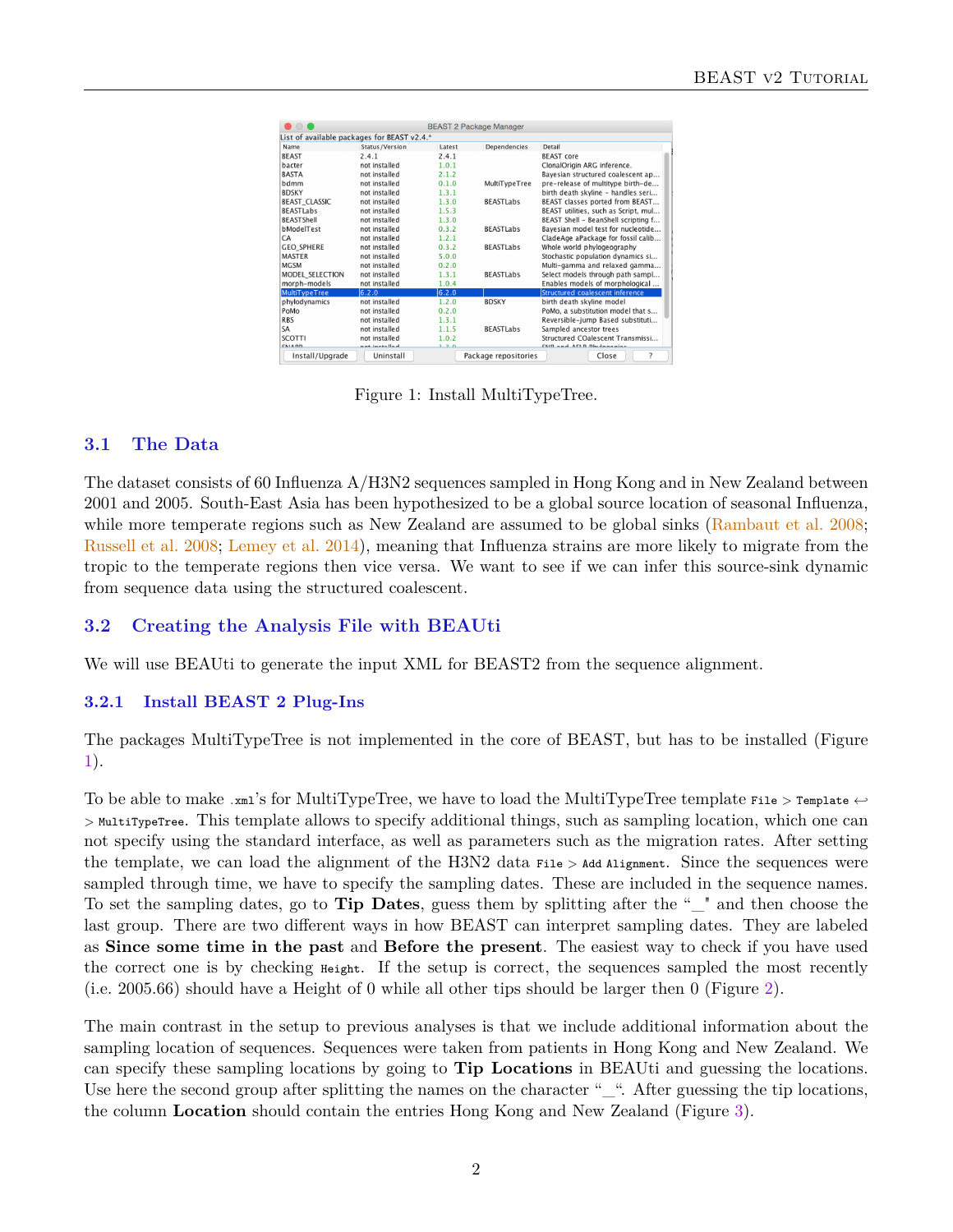| $\bullet\bullet\bullet$<br>BEAUti 2: MultiTypeTree |            |                    |               |                             |             |        |                    |   |       |       |
|----------------------------------------------------|------------|--------------------|---------------|-----------------------------|-------------|--------|--------------------|---|-------|-------|
|                                                    | Partitions | <b>Tip Dates</b>   | Tip Locations | Site Model                  | Clock Model | Priors | MCMC               |   |       |       |
| Use tip dates                                      |            |                    |               |                             |             |        |                    |   |       |       |
| Dates specified as:<br>year                        |            | $\hat{\mathbb{C}}$ |               | Since some time in the past |             |        |                    | ٥ | Guess | Clear |
| Name                                               |            | Date               |               |                             |             | Height |                    |   |       |       |
| EU856841 HongKong 2005.34246575                    |            | 2005.34246575      |               |                             |             |        | 0.3260273999999299 |   |       |       |
| EU856989_HongKong_2002.58356164                    |            | 2002.58356164      |               |                             |             |        | 3.084931509999933  |   |       |       |
| CY039495_HongKong_2004.5890411                     |            | 2004.5890411       |               |                             |             |        | 1.0794520499998725 |   |       |       |
| EU856853_HongKong_2001.17808219                    |            | 2001.17808219      |               |                             |             |        | 4.490410959999963  |   |       |       |
| EU857026 HongKong 2003.51232877                    |            | 2003.51232877      |               |                             |             |        | 2.1561643799998365 |   |       |       |
| EU856916 HongKong 2002.26849315                    |            | 2002.26849315      |               |                             |             |        | 3.399999999998636  |   |       |       |
| EU857018_HongKong_2001.85479452                    |            | 2001.85479452      |               |                             |             |        | 3.8136986299998625 |   |       |       |

Figure 2: Sampling dates.

| $\bullet\bullet\bullet$         |            |                  |                      | <b>BEAUti 2: MultiTypeTree</b> |             |        |      |       |       |
|---------------------------------|------------|------------------|----------------------|--------------------------------|-------------|--------|------|-------|-------|
|                                 | Partitions | <b>Tip Dates</b> | <b>Tip Locations</b> | Site Model                     | Clock Model | Priors | MCMC |       |       |
|                                 |            |                  |                      |                                |             |        |      | Guess | Clear |
| Name                            |            |                  |                      | Location                       |             |        |      |       |       |
| EU856841 HongKong 2005.34246575 |            |                  |                      | HongKong                       |             |        |      |       |       |
| EU856989 HongKong 2002.58356164 |            |                  |                      | HongKong                       |             |        |      |       |       |
| CY039495 HongKong 2004.5890411  |            |                  |                      | HongKong                       |             |        |      |       |       |
| EU856853 HongKong 2001.17808219 |            |                  |                      | HongKong                       |             |        |      |       |       |
| EU857026 HongKong 2003.51232877 |            |                  |                      | HongKong                       |             |        |      |       |       |
| EU856916 HongKong 2002.26849315 |            |                  |                      | HongKong                       |             |        |      |       |       |
| EU857018_HongKong_2001.85479452 |            |                  |                      | HongKong                       |             |        |      |       |       |
| EU857052 HongKong 2002.9890411  |            |                  |                      | HongKong                       |             |        |      |       |       |
| EU857042 HongKong 2004.61917808 |            |                  |                      | HongKong                       |             |        |      |       |       |
| EU856945 HongKong 2001.5369863  |            |                  |                      | HongKong                       |             |        |      |       |       |
| EU856865 HongKong 2001.21643836 |            |                  |                      | HongKong                       |             |        |      |       |       |

Figure 3: Sampling locations.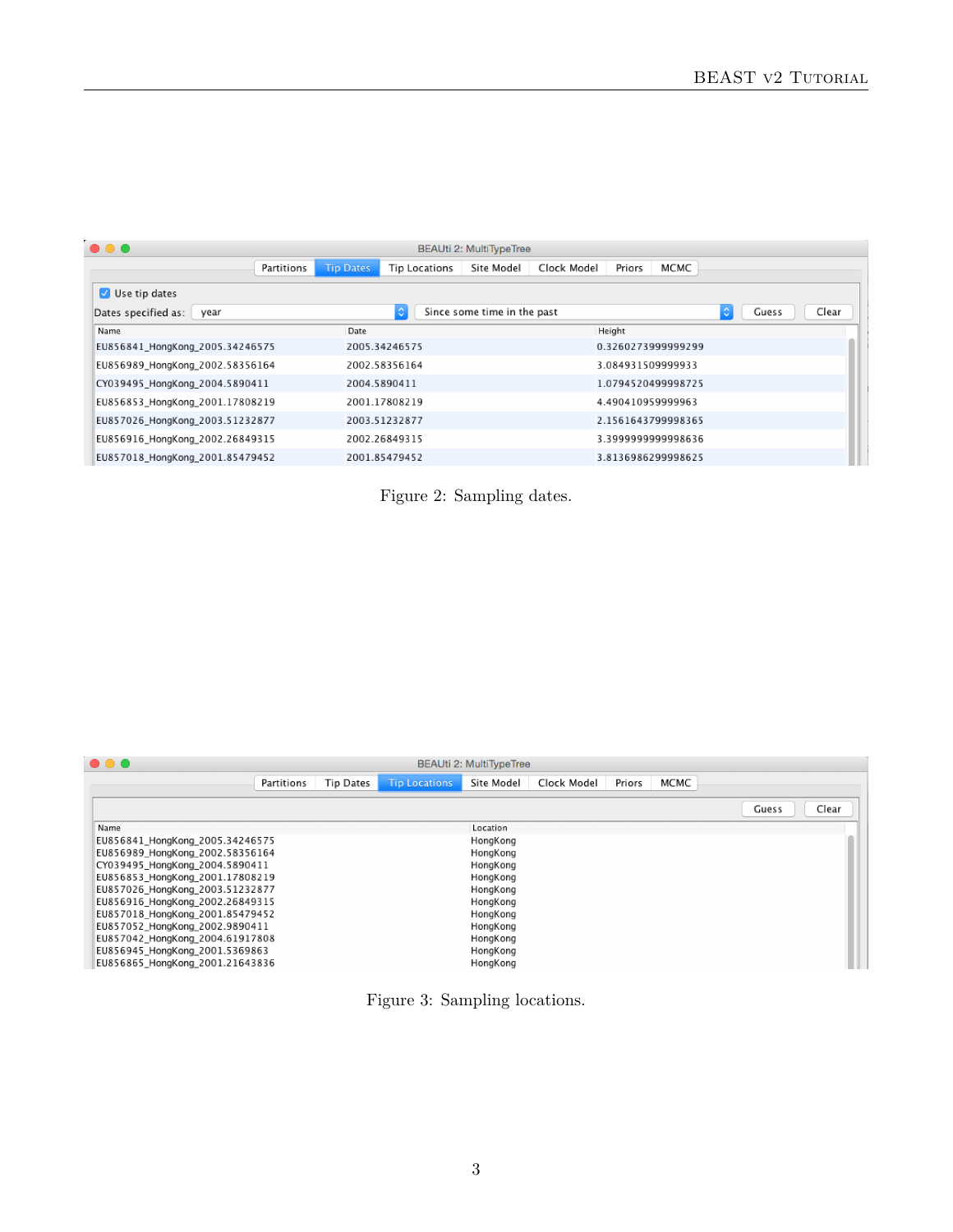|                                   | Partitions     | <b>Tip Dates</b> | <b>Tip Locations</b> | Site Model | Clock Model | Priors | <b>MCMC</b> |                                                      |
|-----------------------------------|----------------|------------------|----------------------|------------|-------------|--------|-------------|------------------------------------------------------|
|                                   |                |                  |                      |            |             |        |             |                                                      |
| Gamma Site Model                  |                |                  |                      |            |             |        |             | õ                                                    |
| <b>Substitution Rate</b>          | 1.0            |                  |                      |            |             |        |             | $\Box$ estimate                                      |
| Gamma Category Count              | $\overline{4}$ |                  |                      |            |             |        |             |                                                      |
| Shape                             | 1.0            |                  |                      |            |             |        |             | $\blacktriangleright$ estimate $\blacktriangleright$ |
| Proportion Invariant              | 0.0            |                  |                      |            |             |        |             | $\Box$ estimate                                      |
|                                   | <b>HKY</b>     |                  |                      |            |             |        |             | $ \hat{\phi} $                                       |
|                                   | Kappa          |                  | 2.0                  |            |             |        |             | $\bullet$ estimate $\mathscr{D}$                     |
| Subst Model                       | Frequencies    |                  | Estimated            |            |             |        |             | $\bullet$                                            |
|                                   |                |                  |                      |            |             |        |             |                                                      |
|                                   |                |                  |                      |            |             |        |             |                                                      |
|                                   |                |                  |                      |            |             |        |             |                                                      |
| $\Box$ Fix mean substitution rate |                |                  |                      |            |             |        |             |                                                      |
|                                   |                |                  |                      |            |             |        |             |                                                      |

Figure 4: Setup of the site model.

For this analysis, we will be using the HKY model. The HKY model infers different rates for transversion and transition. Transition being the change within purines (**A** and **G**) and pyrimidines (**T** and **C**) and transversion being the change among those groups.

We also want to allow for heterogeneity between sites, which we can do by setting the **Gamma Category Count** to a value greater than 0 (normally between 4 and 6) and ticking the **estimate** box for the shape parameter (Figure [4\)](#page-0-0).

To speed up convergence, we leave the branch model on the Strict Clock model and set a different value for the clock rate (default is 1). A value of 0.005 substitutions  $*$  site<sup>-1</sup>  $*$  year<sup>-1</sup> is closer to the truth.

Since we have more than one deme (Hong Kong and New Zealand), we can estimate the effective population size of those two demes separately. Additionally, these demes are connected, so we can (or need to) allow for migration between them. By default, the migration rates and population sizes are not estimated. To change this, we have to go to the Priors setting. There, we have to check the two **estimate** boxes for the population sizes and the migration rates.

After checking those two boxes, there will be two new fields appearing, where we can set the priors for the population sizes and the migration rates. Since we know the time scale of our data (few years), we can choose a proper prior for the migration rates, like an exponential prior distribution with mean 1. Figure [5](#page-0-0) shows the final setup for the priors.

The rest of the settings we can leave as they are.

After saving, we get an ∗.xml, which we can use in BEAST2. The run will take a bit of time. If the MultiTypeTree run consumes too much CPU power, you can just close it and then use the "pre-cooked" ∗.log and ∗.trees files later instead.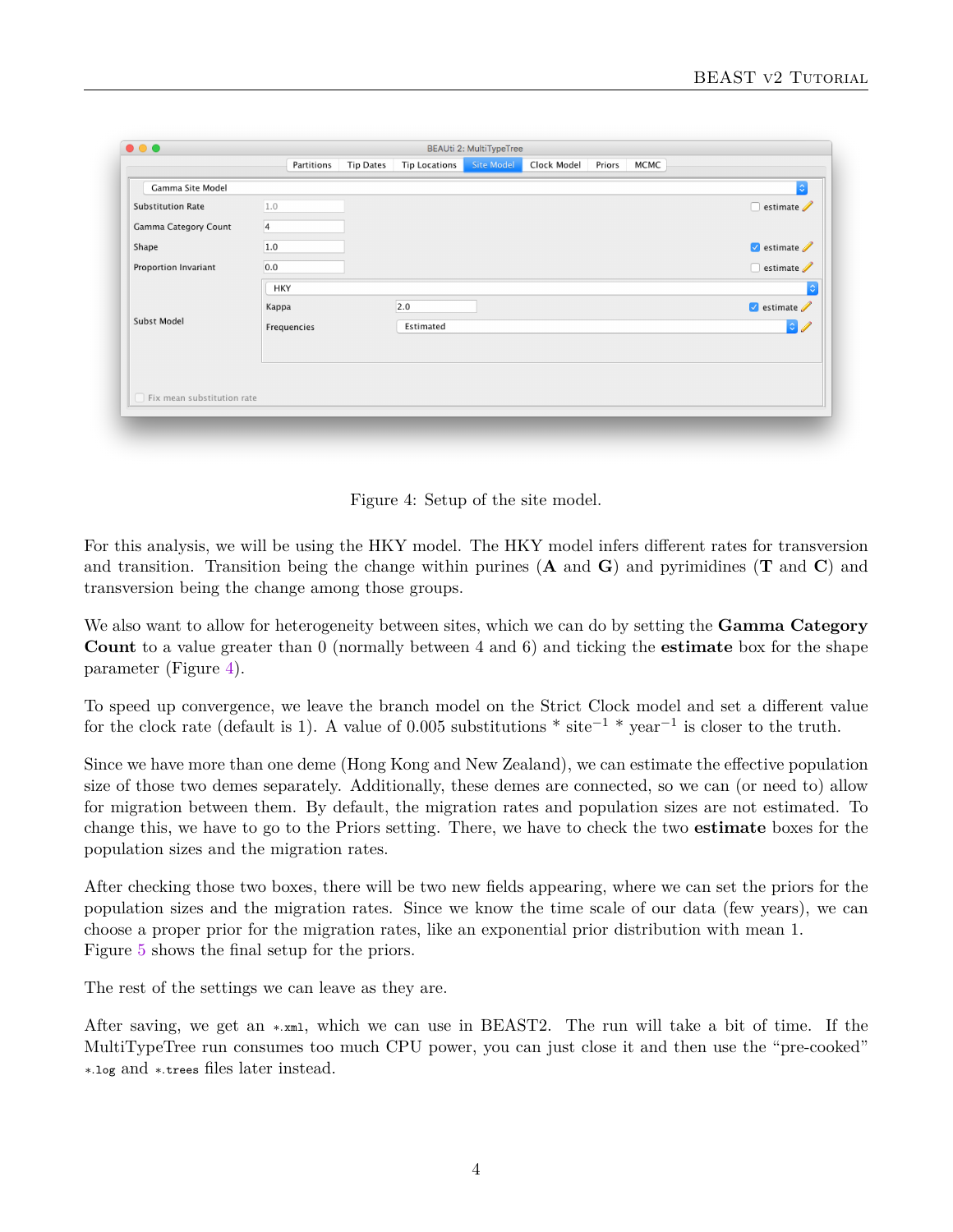| $\bullet\bullet\bullet$             |                       |                  |                      | <b>BEAUti 2: MultiTypeTree</b>             |                                             |               |             |                                                 |                                                                 |
|-------------------------------------|-----------------------|------------------|----------------------|--------------------------------------------|---------------------------------------------|---------------|-------------|-------------------------------------------------|-----------------------------------------------------------------|
|                                     | Partitions            | <b>Tip Dates</b> | <b>Tip Locations</b> | Site Model                                 | Clock Model                                 | <b>Priors</b> | <b>MCMC</b> |                                                 |                                                                 |
| clockRate.c:h3n2 2deme              | Uniform               | $\ddot{\circ}$   |                      | initial = $[0.005]$ $[-\infty, \infty]$    | substitution rate of partition c:h3n2_2deme |               |             |                                                 |                                                                 |
| gammaShape.s:h3n2_2deme             | Exponential           | l ci             |                      | initial = $[1.0]$ $[-\infty, \infty]$      |                                             |               |             | Prior on gamma shape for partition s:h3n2_2deme |                                                                 |
| kappa.s:h3n2_2deme                  | Log Normal            | <b>ic</b>        |                      | initial = $[2.0]$ $[0.0, \infty]$          |                                             |               |             |                                                 | HKY transition-transversion parameter of partition s:h3n2_2deme |
| popSizes.t:h3n2_2deme               | 1/X                   | $ \circ $        |                      | initial = $[1.0, 1.0]$ $[-\infty, \infty]$ |                                             |               |             |                                                 |                                                                 |
| Þ<br>rateMatrix.t:h3n2_2deme        | Exponential           | l c              |                      | initial = $[1.0, 1.0]$ $[-\infty, \infty]$ |                                             |               |             |                                                 |                                                                 |
| ▼ structuredCoalescent.t:h3n2_2deme |                       |                  |                      |                                            |                                             |               |             |                                                 |                                                                 |
|                                     | Number of demes:      | $2\degree$       |                      |                                            |                                             |               |             |                                                 |                                                                 |
| Migration Model                     | Population sizes: 1.0 |                  | 1.0                  |                                            |                                             |               |             |                                                 | $\sqrt{\phantom{a}}$ estimate                                   |
|                                     | Migration rates:      | 1.0              | 1.0                  |                                            |                                             |               |             |                                                 | $\sqrt{\phantom{a}}$ estimate                                   |
|                                     |                       |                  |                      | $\,$ + $\,$                                |                                             |               |             |                                                 |                                                                 |
|                                     |                       |                  |                      |                                            |                                             |               |             |                                                 |                                                                 |

Figure 5: Check the boxes that say estimate for the population size and the migration rates and change it to an exponential prior with mean 1.

#### **3.2.2 Analysis of the MultiTypeTree run**

Load the ∗.log files into tracer. First, we should check that the run has converged by looking at the ESS values. If all ESS values are above 200, we should be on the safe side.

Next, we can have a look at the estimates of the effective population sizes (Figure [6\)](#page-0-0).

Hong Kong (∼7 Mio Inhabitants) is inferred to have the larger effective population size than New Zealand (∼ 4.5 Mio Inhabitants). Keep in mind though that the effective population size is not only dependent on the population size itself, but also on e.g. transmission rates or contact rates. Differences in the real population size are therefore not necessarily reflected in the effective population size. However, they can still act as a sanity test. Next, we want to have a look at the inferred migration rates (Figure [7\)](#page-0-0).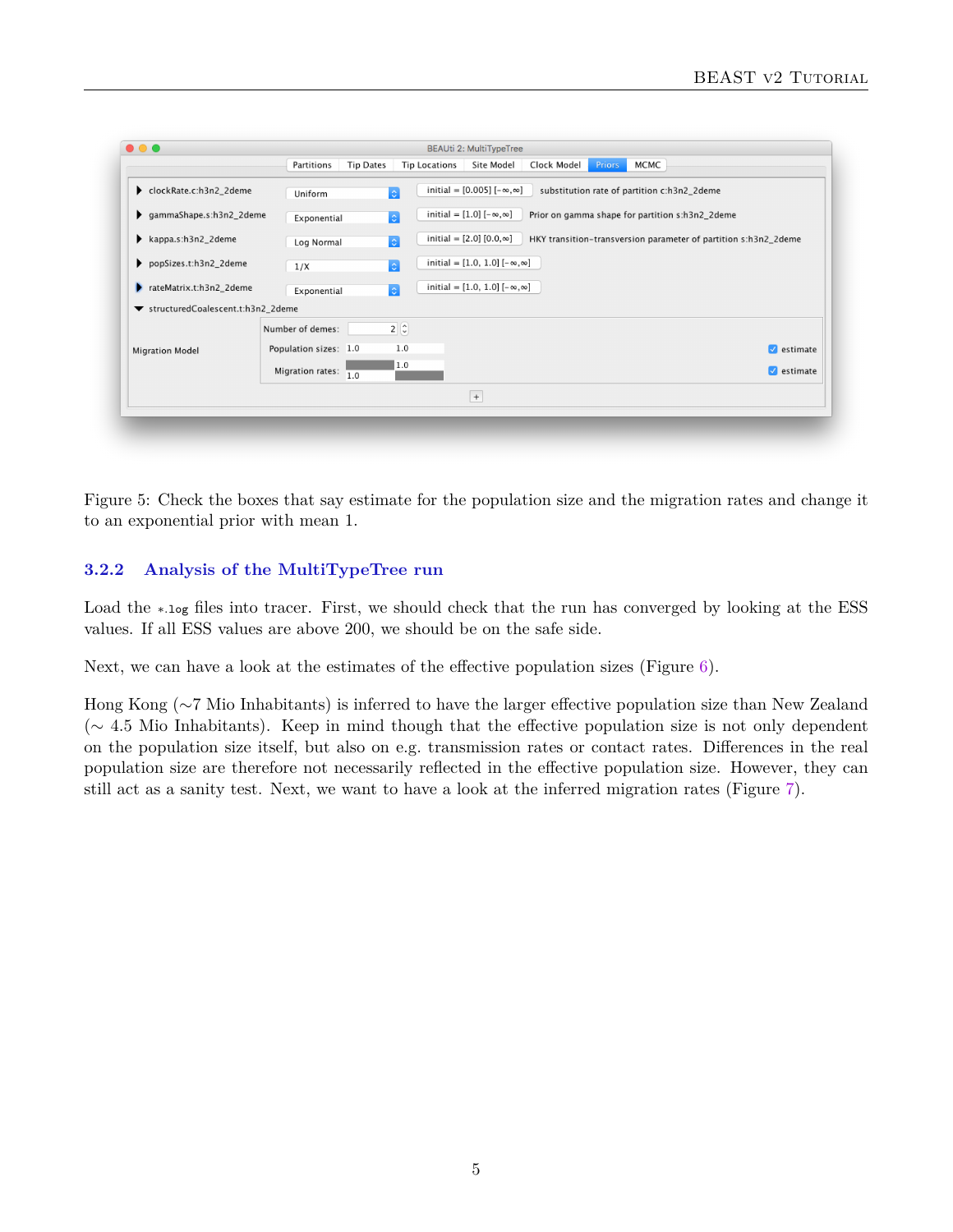

Figure 6: Estimated effective population sizes.



Figure 7: Estimated migration rates.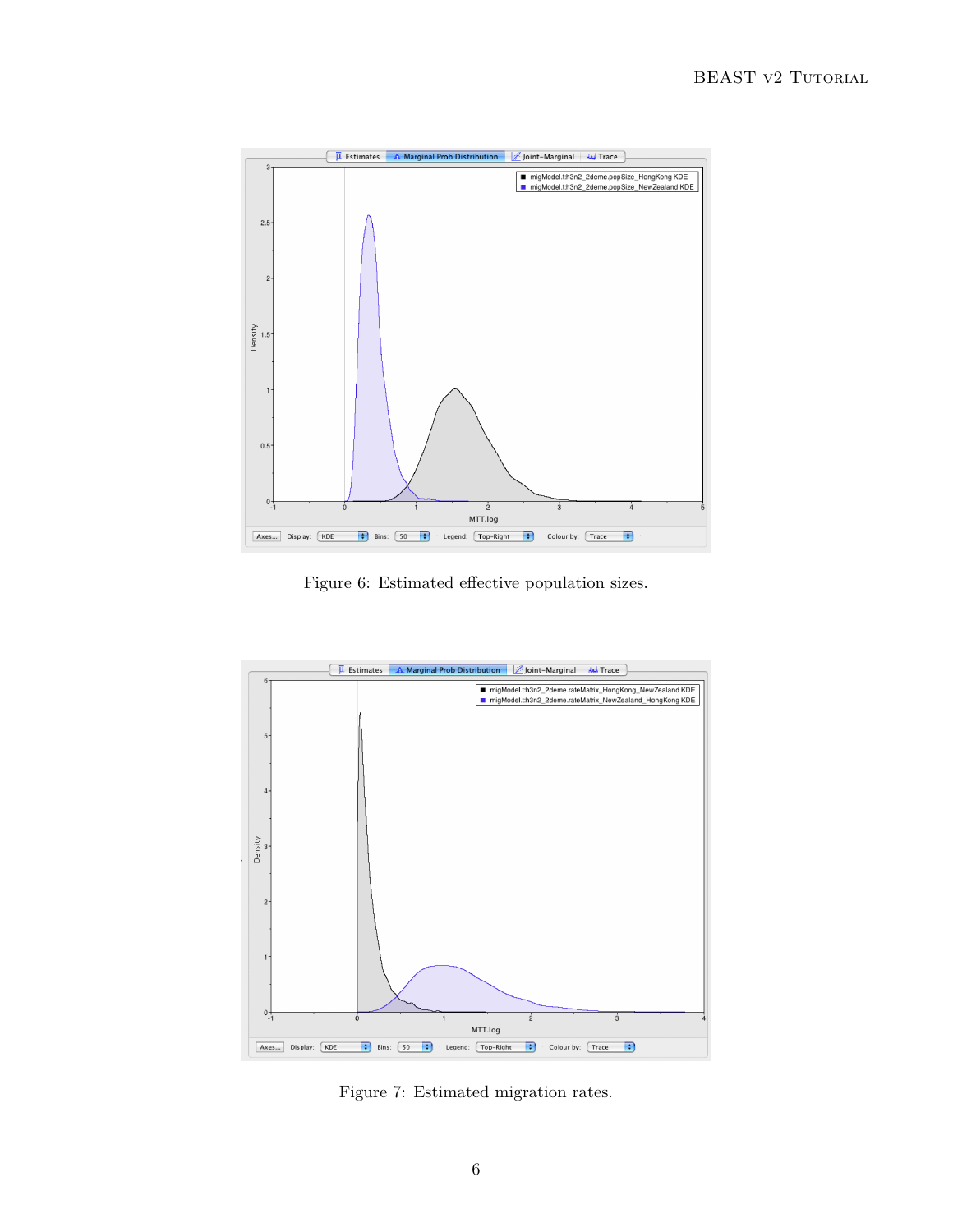As we stated at the beginning, it is assumed that South-East Asia works as a global source of influenza, while e.g. Oceania acts as a sink.

Do the inferred migration rates agree with this hypothesis?

After having looked at the inferred parameters, we can look at the inferred trees. We can either look at all the sampled trees individually or can use a summary of all tree. This can be done by using the program TreeAnnotator:

We need to specify at least 4 settings there. First, the burn-in percentage, then the input tree file, the output tree file for which we have to specify a file name and the Node Heights (set it to Mean Heights)

MultiTypeTree logs 3 different tree files:

- The first one is the ∗.map.trees file. It contains the maximum posterior tree for the analysis up to a sample of the MCMC. This tree is the tree with the highest posterior probability that has been visited so far.
- The second one is the ∗.trees file. It contains the logged trees with so called single child node. In a normal tree, all nodes have two (or sometimes more) children. The nodes there are coalescent events. The single child nodes on the other hand are migration events (in this case a migration event between Hong Kong and New Zealand). MultiTypeTree infers the timing of those migration events on a branch and logs them in the ∗.trees file.
- The third tree file logged is the ∗.typedNode.trees. This file does not use single child nodes. Instead, every coalescent event (here always a node with two daughter lineages) has a location (or state or color or type) where it was inferred to take place (see Figure [8\)](#page-0-0)

To summarize all the trees, we will need the ∗.typedNode.trees files, since TreeAnnotator cannot handle single child nodes. We will also need to specify the **Burnin percentage**, which we can guess from looking at the traces of the parameter estimates in Tracer (10% should be more than enough). Next, we also need to specify where the output will be saved and under what name. After that, we can run the analysis.

When TreeAnnotator is finished, we can visualize the summarized MultiTypeTree run with FigTree.

Open the program and go to  $_{\text{File}}$  >  $_{\text{Open}}$ , and open the output tree file from TreeAnnotator.

To color the tree, go to **Appearance** and change **Colour by** and **Width by**.

To get the coloring by inferred location, one has to set it to **type**. The expressions **type, state, location and color** are often used interchangeably. The color gives the estimated (most likely) location of a node (red for Hong Kong and blue for New Zealand), the width gives the certainty of a color. The more certain the estimate is, the wider the branch above (towards the root of) the node. You can also change the **Line Weight** to better see difference in the width of branches.

Next, we would like to know how certain we are about the node heights.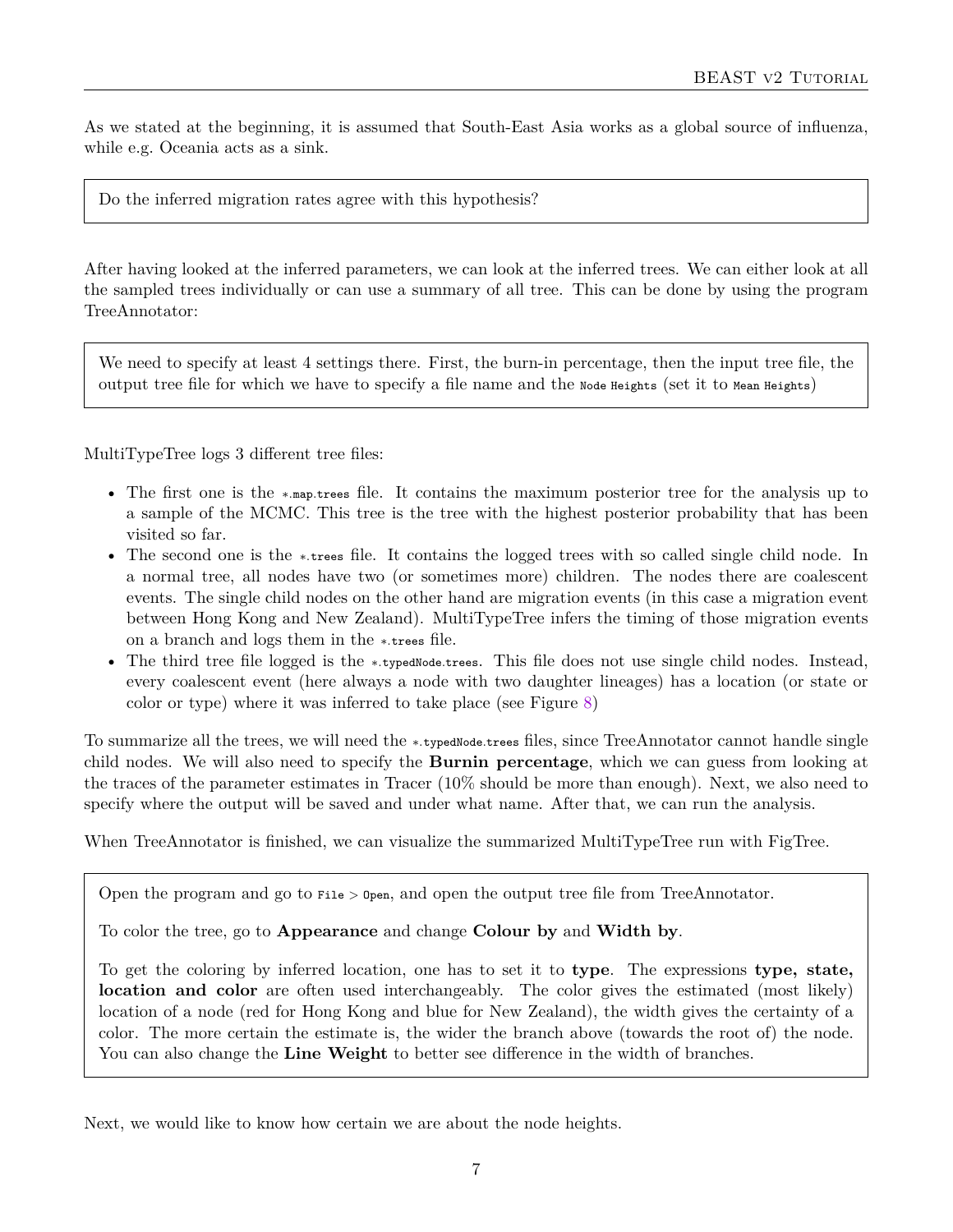

Figure 8: An example of a tree where the migration events are logged as single child nodes (left) and of the same tree where only the location of a coalescent event is logged (right).

This can be visualized by going to **Node Bars** and there **Display** the 95% HPD of node heights, which gives the 95% credibility interval of node heights (the mean is indicated by the shown node height).

#### **3.2.3 Some considerations for using the structured Coalescent (or any structured method)**

- Inferring structure on a tree is hard and requires a lot of assumptions, e.g. that the migration rates don't change over time or populations are constant.
- The number of migration events on a tree might be very low, to infer a rate from such a low number of events can be very hard. In general, it is easier to infer rates within a region (here the effective population size) than it is to infer rates between them, as there are simply more events within than between regions.
- Despite considering structure in a tree, there might still be states or locations etc. that were not sampled. Even if a node is inferred to be in a location with high certainty, the results could look completely different if samples from other locations would be considered as well.

# **4 Useful Links**

- *[Bayesian Evolutionary Analysis with BEAST 2](http://www.beast2.org/book.html)* [\(Drummond and Bouckaert](#page-12-5) [2014\)](#page-12-5)
- BEAST 2 website and documentation: <http://www.beast2.org/>
- BEAST 1 website and documentation: <http://beast.bio.ed.ac.uk>
- Join the BEAST user discussion: <http://groups.google.com/group/beast-users>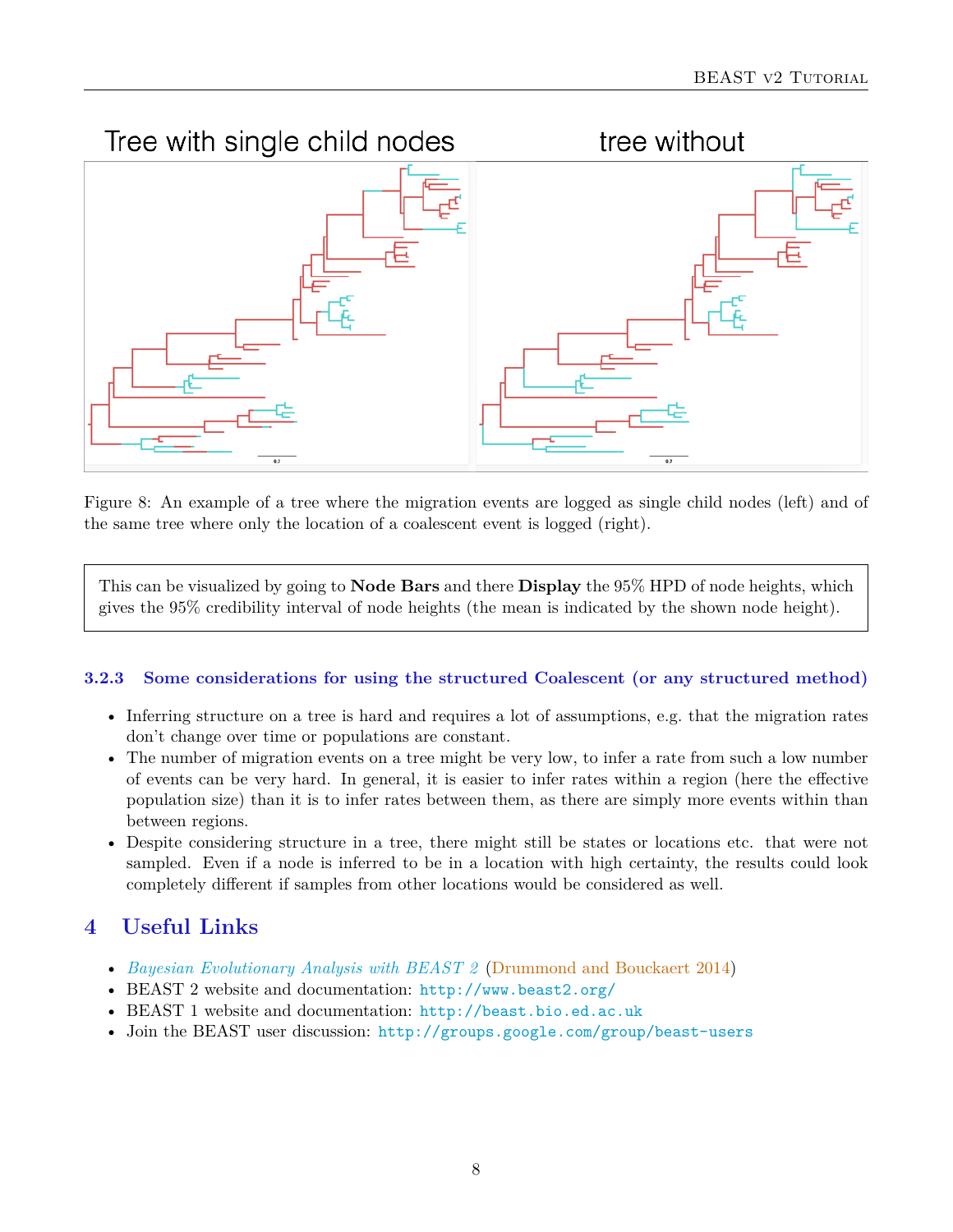

Figure 9: Color tree according to the inferred location.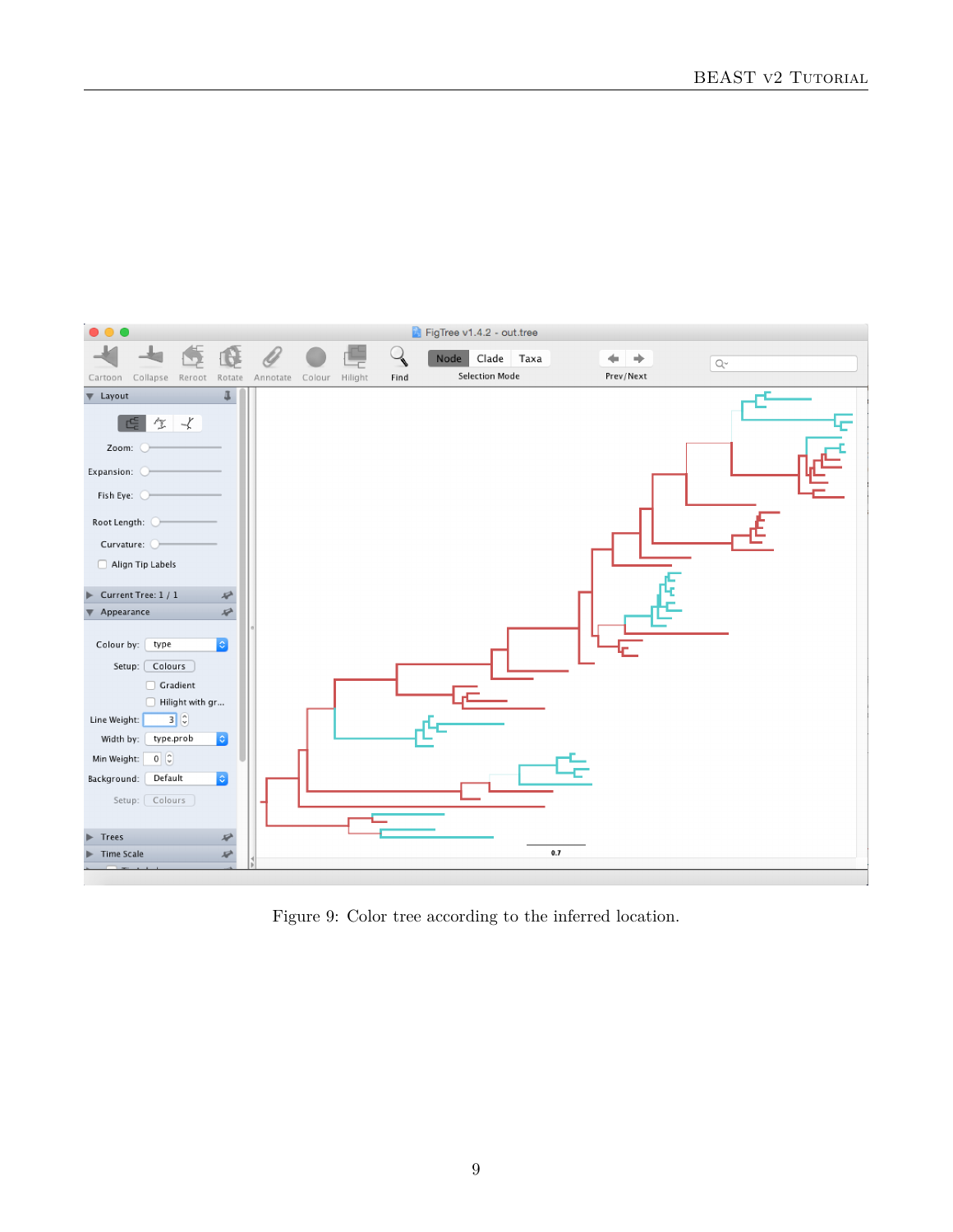

Figure 10: Set the 95% HPD for the node heights.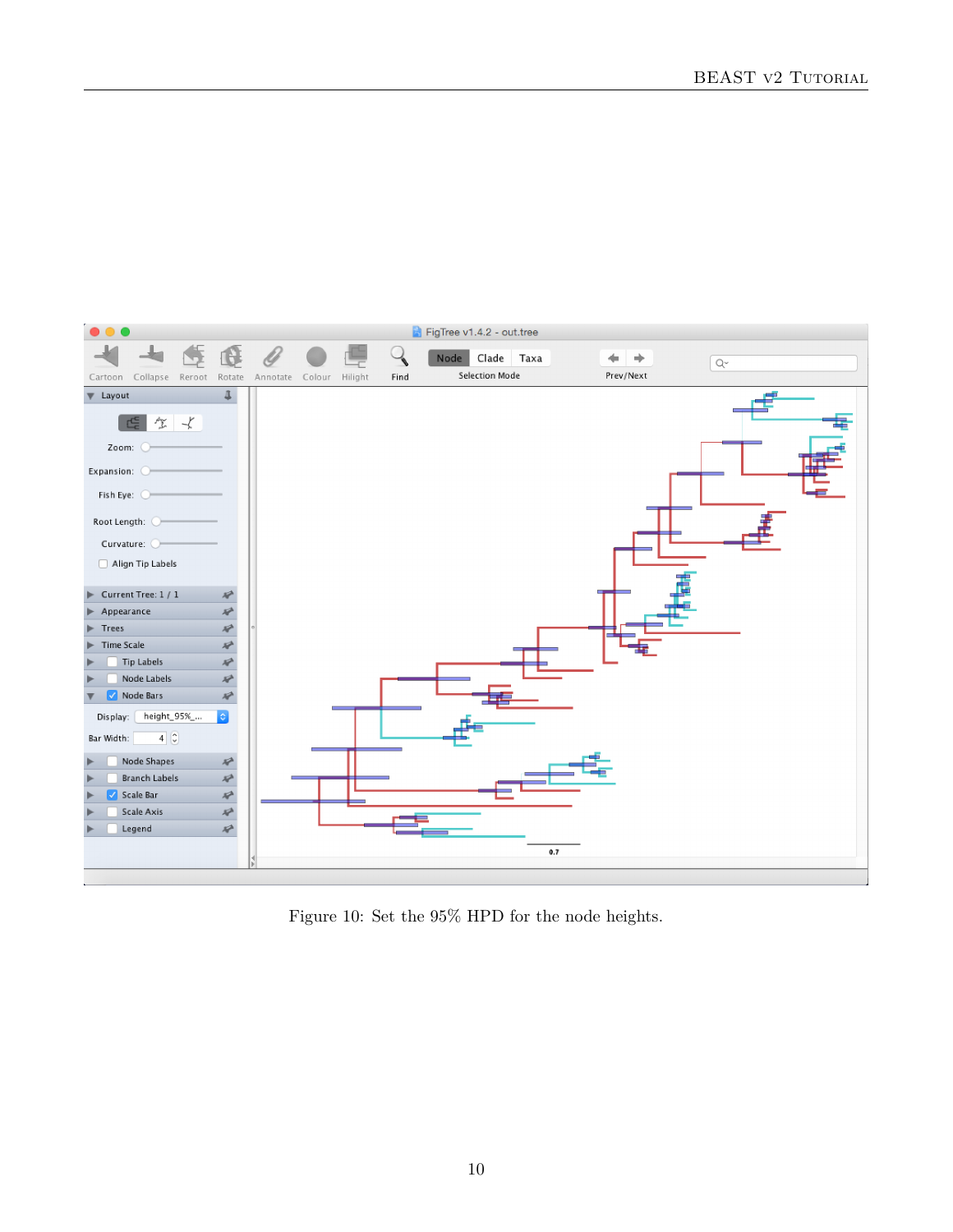The content of this tutorial is based on the [MultiTypeTree](https://github.com/CompEvol/MultiTypeTree/wiki/Beginner) tutorial by Tim Vaughan.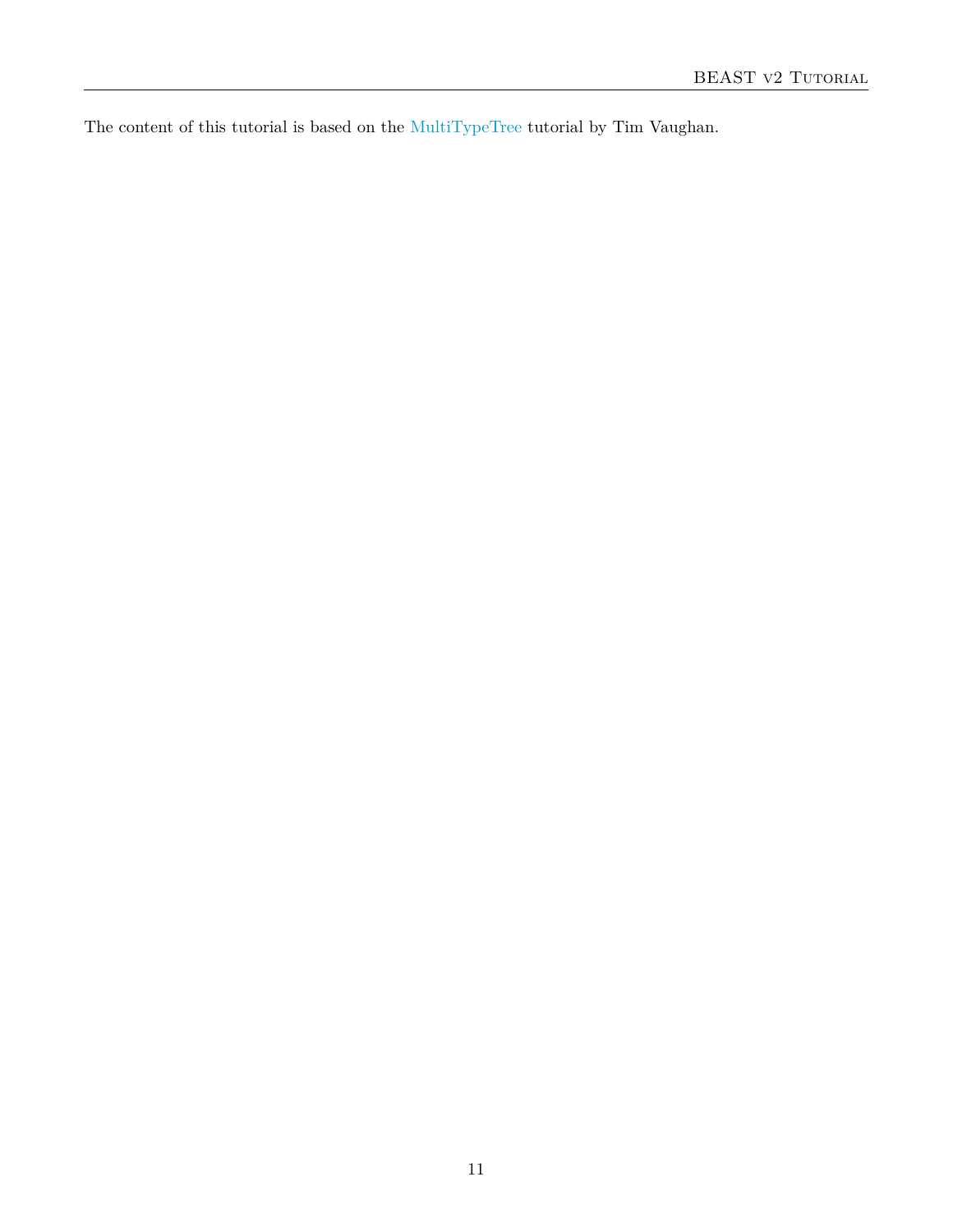$\left(\mathrm{cc}\right)$  BY This tutorial was written by Nicola F. Müller and Tim Vaughan for [Taming the BEAST](https://taming-the-beast.github.io) and is licensed under a [Creative Commons Attribution 4.0 International License.](http://creativecommons.org/licenses/by/4.0/)

Version dated: February 28, 2022